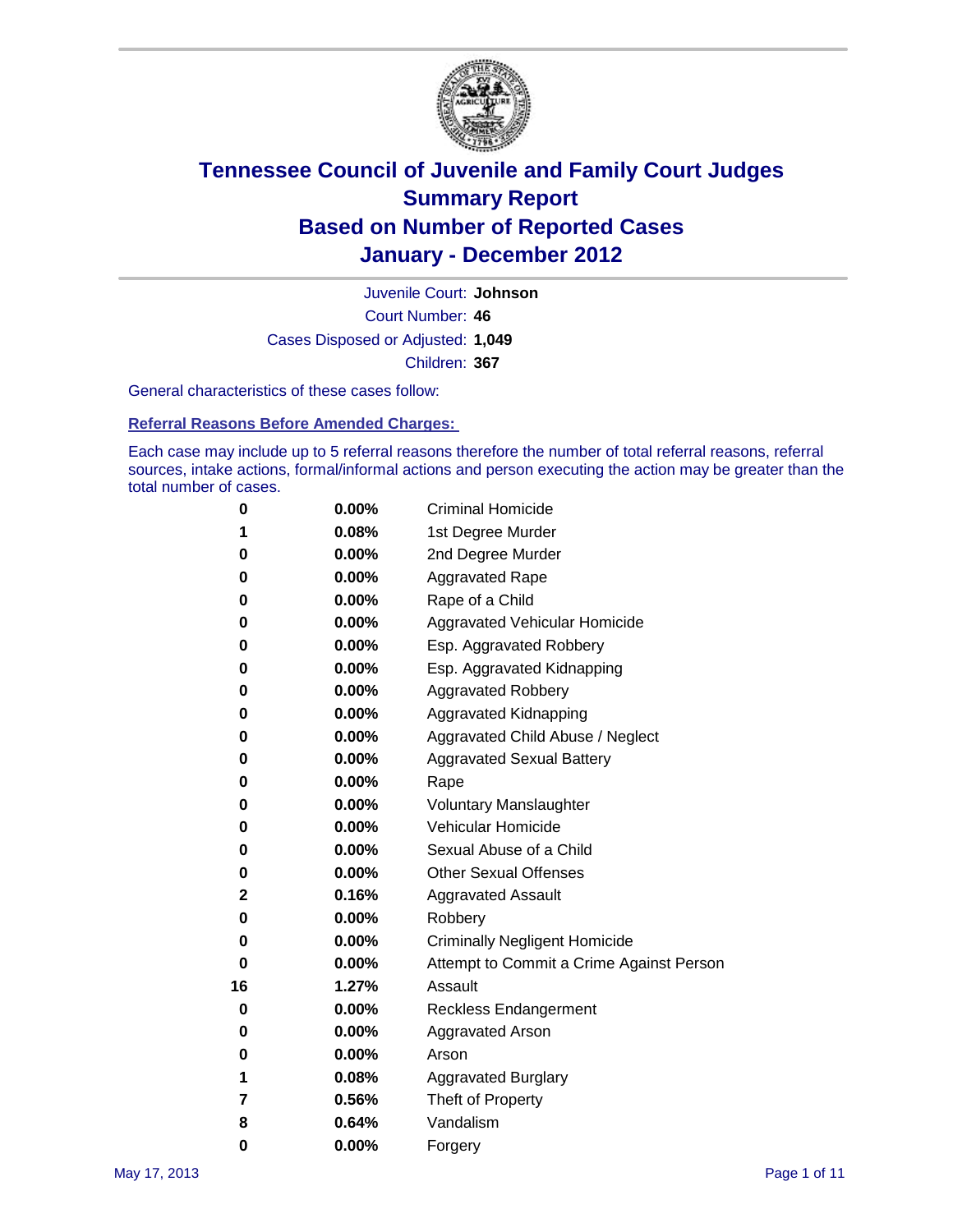

Court Number: **46** Juvenile Court: **Johnson** Cases Disposed or Adjusted: **1,049** Children: **367**

#### **Referral Reasons Before Amended Charges:**

Each case may include up to 5 referral reasons therefore the number of total referral reasons, referral sources, intake actions, formal/informal actions and person executing the action may be greater than the total number of cases.

| 0            | 0.00% | <b>Worthless Checks</b>                                     |
|--------------|-------|-------------------------------------------------------------|
| 0            | 0.00% | Illegal Possession / Fraudulent Use of Credit / Debit Cards |
| 0            | 0.00% | <b>Burglary</b>                                             |
| 0            | 0.00% | Unauthorized Use of a Vehicle                               |
| 0            | 0.00% | <b>Cruelty to Animals</b>                                   |
| 0            | 0.00% | Sale of Controlled Substances                               |
| 1            | 0.08% | <b>Other Drug Offenses</b>                                  |
| 3            | 0.24% | <b>Possession of Controlled Substances</b>                  |
| 0            | 0.00% | <b>Criminal Attempt</b>                                     |
| 0            | 0.00% | Carrying Weapons on School Property                         |
| 1            | 0.08% | Unlawful Carrying / Possession of a Weapon                  |
| 2            | 0.16% | <b>Evading Arrest</b>                                       |
| 0            | 0.00% | Escape                                                      |
| 2            | 0.16% | Driving Under Influence (DUI)                               |
| 1            | 0.08% | Possession / Consumption of Alcohol                         |
| 0            | 0.00% | Resisting Stop, Frisk, Halt, Arrest or Search               |
| 0            | 0.00% | <b>Aggravated Criminal Trespass</b>                         |
| 1            | 0.08% | Harassment                                                  |
| 0            | 0.00% | Failure to Appear                                           |
| 0            | 0.00% | Filing a False Police Report                                |
| 0            | 0.00% | Criminal Impersonation                                      |
| 27           | 2.15% | <b>Disorderly Conduct</b>                                   |
| 0            | 0.00% | <b>Criminal Trespass</b>                                    |
| 6            | 0.48% | <b>Public Intoxication</b>                                  |
| 0            | 0.00% | Gambling                                                    |
| 86           | 6.84% | <b>Traffic</b>                                              |
| 0            | 0.00% | <b>Local Ordinances</b>                                     |
| $\mathbf{2}$ | 0.16% | Violation of Wildlife Regulations                           |
| 0            | 0.00% | Contempt of Court                                           |
| 15           | 1.19% | Violation of Probation                                      |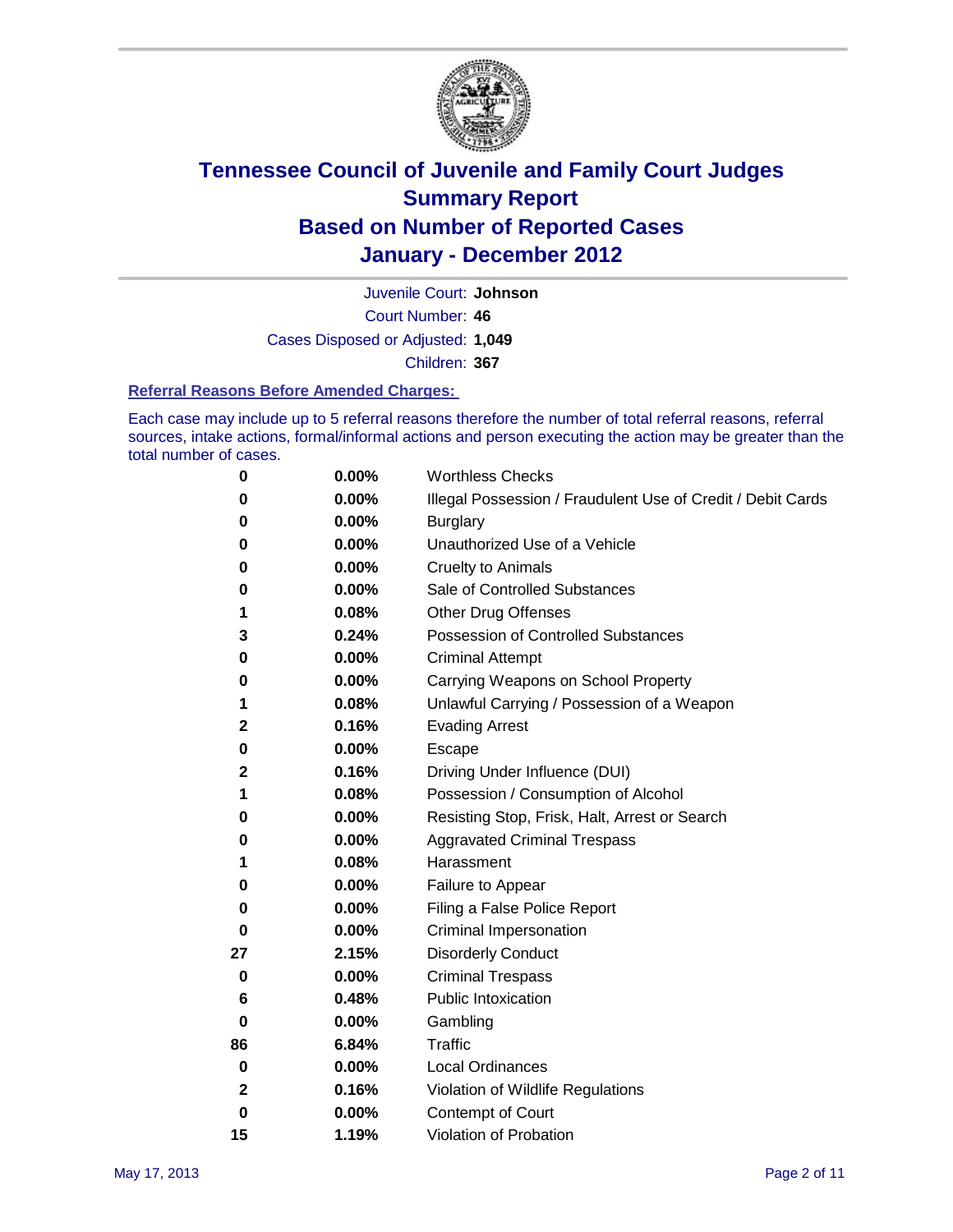

Court Number: **46** Juvenile Court: **Johnson** Cases Disposed or Adjusted: **1,049** Children: **367**

#### **Referral Reasons Before Amended Charges:**

Each case may include up to 5 referral reasons therefore the number of total referral reasons, referral sources, intake actions, formal/informal actions and person executing the action may be greater than the total number of cases.

| 1,258   | 100.00%           | <b>Total Referrals</b>                                 |
|---------|-------------------|--------------------------------------------------------|
| 13      | 1.03%             | Other                                                  |
| 0       | 0.00%             | <b>Consent to Marry</b>                                |
| 0       | $0.00\%$          | <b>Request for Medical Treatment</b>                   |
| 369     | 29.33%            | <b>Child Support</b>                                   |
| 2       | 0.16%             | Paternity / Legitimation                               |
| 1       | 0.08%             | Visitation                                             |
| 23      | 1.83%             | Custody                                                |
| 0       | $0.00\%$          | <b>Foster Care Review</b>                              |
| 511     | 40.62%            | <b>Administrative Review</b>                           |
| 0       | 0.00%             | <b>Judicial Review</b>                                 |
| 0       | $0.00\%$          | Violation of Informal Adjustment                       |
| 2       | 0.16%             | <b>Violation of Pretrial Diversion</b>                 |
| 16      | 1.27%             | <b>Termination of Parental Rights</b>                  |
| 63      | 5.01%             | Dependency / Neglect                                   |
| 0       | $0.00\%$          | <b>Physically Abused Child</b>                         |
| 0       | $0.00\%$          | Sexually Abused Child                                  |
| 0       | $0.00\%$          | <b>Violation of Curfew</b>                             |
| 1       | 0.08%             | Violation of a Valid Court Order                       |
| 0<br>64 | $0.00\%$<br>5.09% | Out-of-State Runaway<br>Possession of Tobacco Products |
| 0       | $0.00\%$          | In-State Runaway                                       |
| 9       | 0.72%             | Truancy                                                |
| 2       | 0.16%             | Unruly Behavior                                        |
| 0       | $0.00\%$          | <b>Violation of Aftercare</b>                          |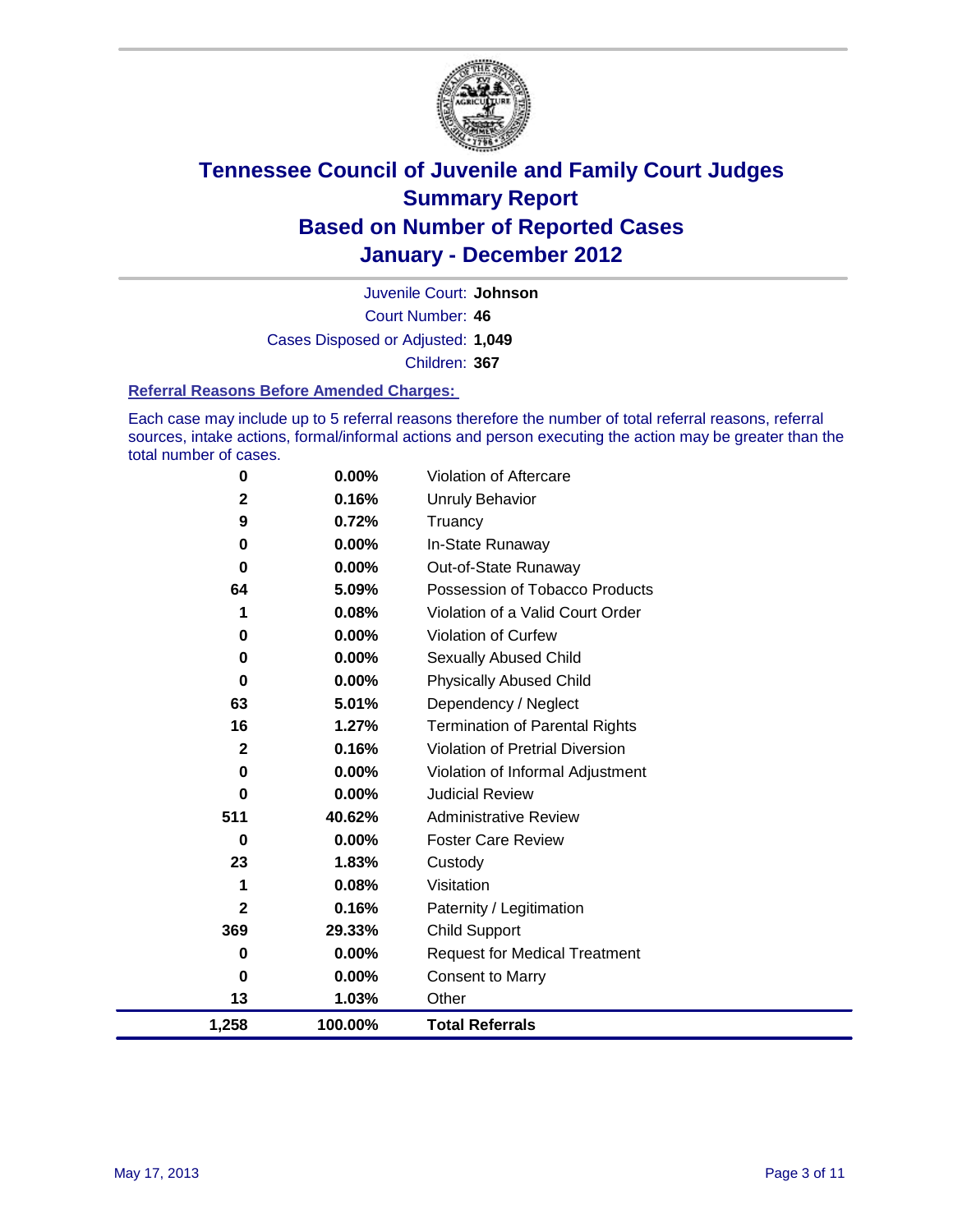

| Juvenile Court: Johnson    |                                   |                                   |  |  |
|----------------------------|-----------------------------------|-----------------------------------|--|--|
|                            | Court Number: 46                  |                                   |  |  |
|                            | Cases Disposed or Adjusted: 1,049 |                                   |  |  |
|                            | Children: 367                     |                                   |  |  |
| <b>Referral Sources: 1</b> |                                   |                                   |  |  |
| 115                        | 9.14%                             | <b>Law Enforcement</b>            |  |  |
| 23                         | 1.83%                             | Parents                           |  |  |
| 3                          | 0.24%                             | Relatives                         |  |  |
| 0                          | 0.00%                             | Self                              |  |  |
| 132                        | 10.49%                            | School                            |  |  |
| 0                          | 0.00%                             | <b>CSA</b>                        |  |  |
| 376                        | 29.89%                            | <b>DCS</b>                        |  |  |
| 0                          | 0.00%                             | <b>Other State Department</b>     |  |  |
| 369                        | 29.33%                            | <b>District Attorney's Office</b> |  |  |
| 226                        | 17.97%                            | <b>Court Staff</b>                |  |  |
| 0                          | 0.00%                             | Social Agency                     |  |  |
| 0                          | 0.00%                             | <b>Other Court</b>                |  |  |
| 4                          | 0.32%                             | Victim                            |  |  |
| $\mathbf{2}$               | 0.16%                             | Child & Parent                    |  |  |
| 0                          | 0.00%                             | Hospital                          |  |  |
| 0                          | 0.00%                             | Unknown                           |  |  |
| 8                          | 0.64%                             | Other                             |  |  |
| 1,258                      | 100.00%                           | <b>Total Referral Sources</b>     |  |  |

### **Age of Child at Referral: 2**

| 367 | 100.00% | <b>Total Child Count</b> |
|-----|---------|--------------------------|
| 0   | 0.00%   | <b>Unknown</b>           |
| 5   | 1.36%   | Ages 19 and Over         |
| 61  | 16.62%  | Ages 17 through 18       |
| 63  | 17.17%  | Ages 15 through 16       |
| 41  | 11.17%  | Ages 13 through 14       |
| 20  | 5.45%   | Ages 11 through 12       |
| 177 | 48.23%  | Ages 10 and Under        |
|     |         |                          |

<sup>1</sup> If different than number of Referral Reasons (1258), verify accuracy of your court's data.

<sup>2</sup> One child could be counted in multiple categories, verify accuracy of your court's data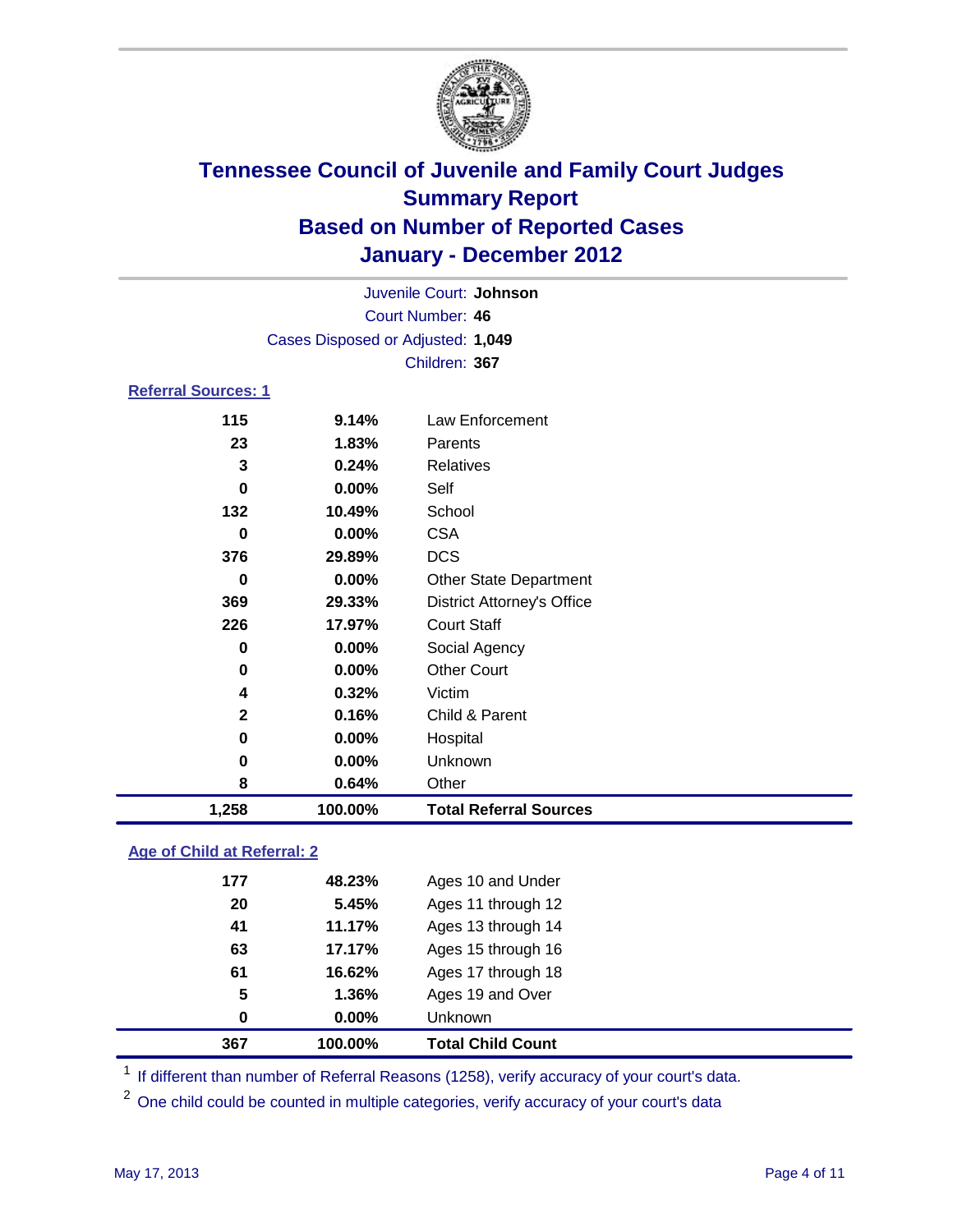

| Juvenile Court: Johnson                 |                                   |                          |  |  |
|-----------------------------------------|-----------------------------------|--------------------------|--|--|
| Court Number: 46                        |                                   |                          |  |  |
|                                         | Cases Disposed or Adjusted: 1,049 |                          |  |  |
|                                         |                                   | Children: 367            |  |  |
| Sex of Child: 1                         |                                   |                          |  |  |
| 218                                     | 59.40%                            | Male                     |  |  |
| 149                                     | 40.60%                            | Female                   |  |  |
| $\mathbf 0$                             | 0.00%                             | Unknown                  |  |  |
| 367                                     | 100.00%                           | <b>Total Child Count</b> |  |  |
| Race of Child: 1                        |                                   |                          |  |  |
| 365                                     | 99.46%                            | White                    |  |  |
| $\mathbf{2}$                            | 0.54%                             | African American         |  |  |
| $\mathbf 0$                             | 0.00%                             | Native American          |  |  |
| 0                                       | 0.00%                             | Asian                    |  |  |
| 0                                       | 0.00%                             | Mixed                    |  |  |
| $\mathbf 0$                             | 0.00%                             | Unknown                  |  |  |
| 367                                     | 100.00%                           | <b>Total Child Count</b> |  |  |
| <b>Hispanic Origin: 1</b>               |                                   |                          |  |  |
| 1                                       | 0.27%                             | Yes                      |  |  |
| 366                                     | 99.73%                            | <b>No</b>                |  |  |
| $\mathbf 0$                             | 0.00%                             | Unknown                  |  |  |
| 367                                     | 100.00%                           | <b>Total Child Count</b> |  |  |
| <b>School Enrollment of Children: 1</b> |                                   |                          |  |  |
| 255                                     | 69.48%                            | Yes                      |  |  |
| 112                                     | 30.52%                            | <b>No</b>                |  |  |
| $\mathbf 0$                             | 0.00%                             | Unknown                  |  |  |
| 367                                     | 100.00%                           | <b>Total Child Count</b> |  |  |

One child could be counted in multiple categories, verify accuracy of your court's data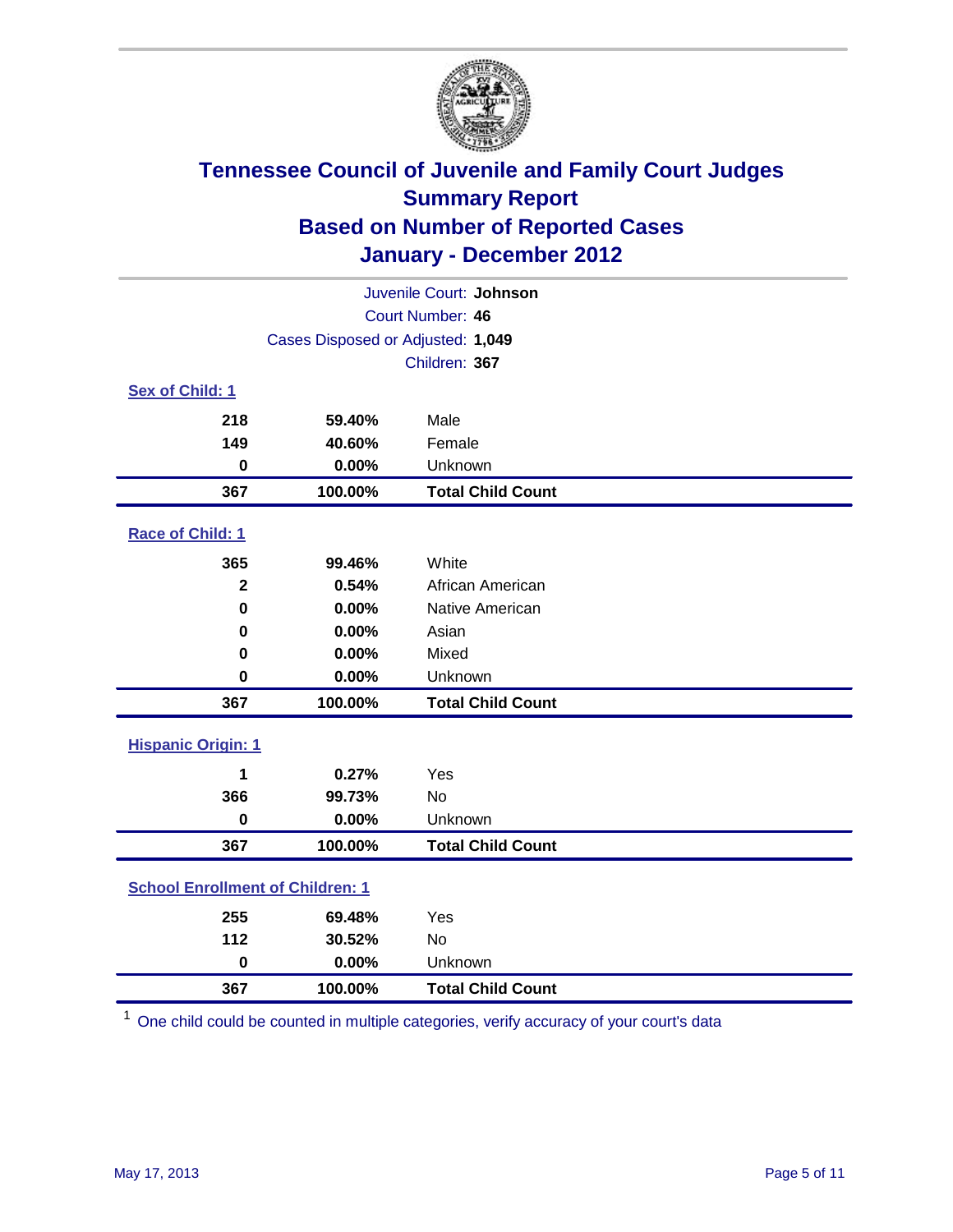

Court Number: **46** Juvenile Court: **Johnson** Cases Disposed or Adjusted: **1,049** Children: **367**

### **Living Arrangement of Child at Time of Referral: 1**

| 367          | 100.00%  | <b>Total Child Count</b>     |
|--------------|----------|------------------------------|
| 0            | 0.00%    | Other                        |
| 358          | 97.55%   | <b>Unknown</b>               |
| 0            | $0.00\%$ | Independent                  |
| 0            | 0.00%    | In an Institution            |
| 0            | $0.00\%$ | In a Residential Center      |
| 0            | $0.00\%$ | In a Group Home              |
| 0            | $0.00\%$ | With Foster Family           |
| 0            | $0.00\%$ | With Adoptive Parents        |
| 1            | 0.27%    | <b>With Relatives</b>        |
| $\mathbf{2}$ | 0.54%    | With Father                  |
| 5            | 1.36%    | With Mother                  |
| 1            | 0.27%    | With Mother and Stepfather   |
| 0            | $0.00\%$ | With Father and Stepmother   |
| 0            | 0.00%    | With Both Biological Parents |
|              |          |                              |

#### **Type of Detention: 2**

| 1.049 | 100.00%  | <b>Total Detention Count</b> |  |
|-------|----------|------------------------------|--|
| 0     | 0.00%    | Other                        |  |
| 1,033 | 98.47%   | Does Not Apply               |  |
| 0     | 0.00%    | Unknown                      |  |
| 0     | $0.00\%$ | Psychiatric Hospital         |  |
| 0     | 0.00%    | Jail - No Separation         |  |
| 0     | $0.00\%$ | Jail - Partial Separation    |  |
| 0     | 0.00%    | Jail - Complete Separation   |  |
| 16    | 1.53%    | Juvenile Detention Facility  |  |
| 0     | $0.00\%$ | Non-Secure Placement         |  |
|       |          |                              |  |

<sup>1</sup> One child could be counted in multiple categories, verify accuracy of your court's data

<sup>2</sup> If different than number of Cases (1049) verify accuracy of your court's data.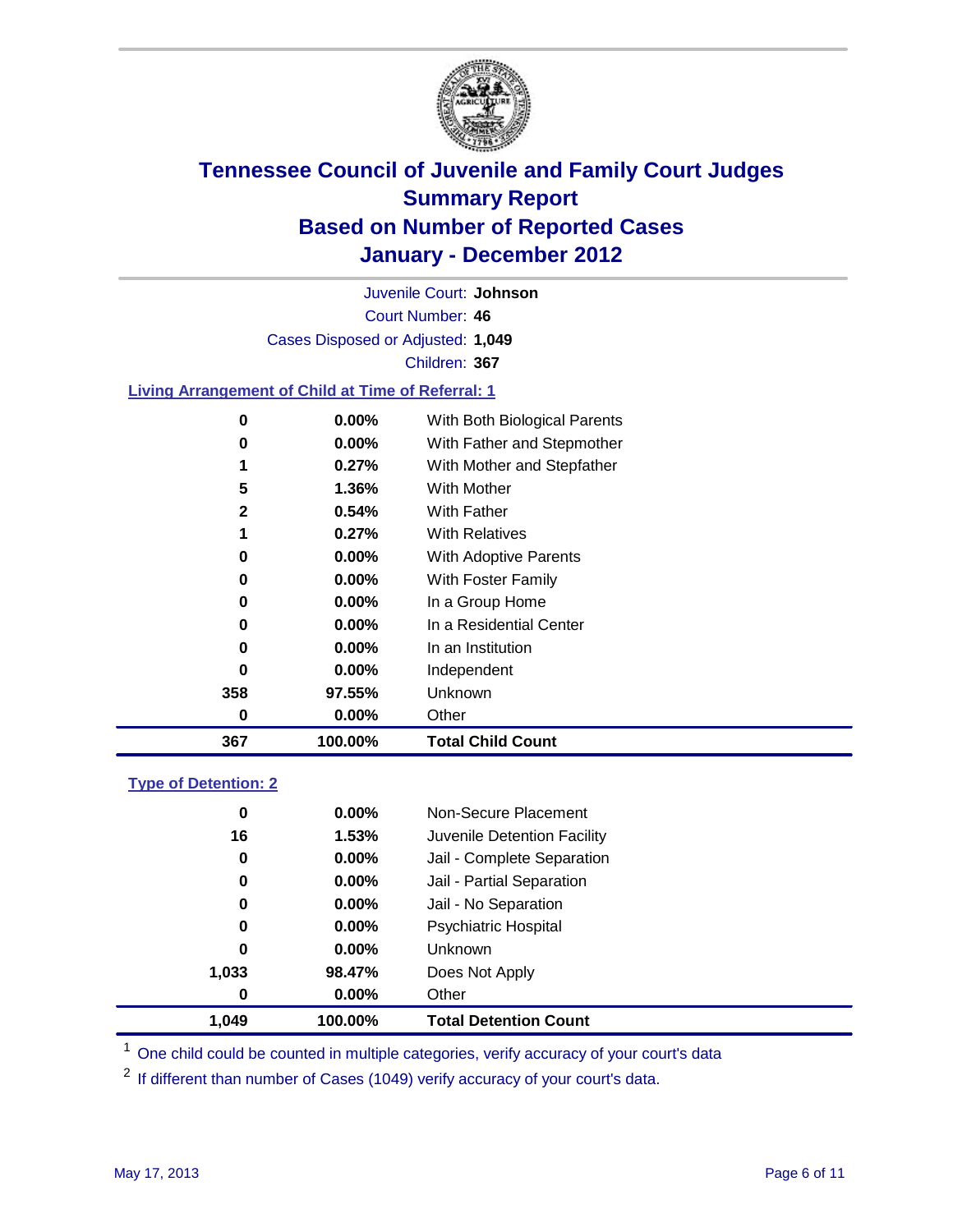

|                                                    | Juvenile Court: Johnson           |                                      |  |  |  |
|----------------------------------------------------|-----------------------------------|--------------------------------------|--|--|--|
|                                                    | Court Number: 46                  |                                      |  |  |  |
|                                                    | Cases Disposed or Adjusted: 1,049 |                                      |  |  |  |
|                                                    |                                   | Children: 367                        |  |  |  |
| <b>Placement After Secure Detention Hearing: 1</b> |                                   |                                      |  |  |  |
| 4                                                  | 0.38%                             | Returned to Prior Living Arrangement |  |  |  |
| 9                                                  | 0.86%                             | Juvenile Detention Facility          |  |  |  |
| 1                                                  | 0.10%                             | Jail                                 |  |  |  |
| 0                                                  | 0.00%                             | Shelter / Group Home                 |  |  |  |
| $\bf{0}$                                           | 0.00%                             | <b>Foster Family Home</b>            |  |  |  |
| 0                                                  | 0.00%                             | Psychiatric Hospital                 |  |  |  |
|                                                    | 0.10%                             | Unknown                              |  |  |  |
| 1,033                                              | 98.47%                            | Does Not Apply                       |  |  |  |
| 1                                                  | 0.10%                             | Other                                |  |  |  |
| 1,049                                              | 100.00%                           | <b>Total Placement Count</b>         |  |  |  |
| <b>Intake Actions: 2</b>                           |                                   |                                      |  |  |  |
|                                                    |                                   |                                      |  |  |  |
| 139                                                | 11.05%                            | <b>Petition Filed</b>                |  |  |  |
| 101                                                | 8.03%                             | <b>Motion Filed</b>                  |  |  |  |
| 140                                                | 11.13%                            | <b>Citation Processed</b>            |  |  |  |
| $\bf{0}$                                           | 0.00%                             | Notification of Paternity Processed  |  |  |  |
| $\bf{0}$                                           | 0.00%                             | Scheduling of Judicial Review        |  |  |  |
| 0                                                  | 0.00%                             | Scheduling of Administrative Review  |  |  |  |
| 0                                                  | 0.00%                             | Scheduling of Foster Care Review     |  |  |  |
| $\bf{0}$                                           | 0.00%                             | Unknown                              |  |  |  |
| 878                                                | 69.79%                            | Does Not Apply                       |  |  |  |
| $\pmb{0}$                                          | 0.00%                             | Other                                |  |  |  |
| 1,258                                              | 100.00%                           | <b>Total Intake Count</b>            |  |  |  |

<sup>1</sup> If different than number of Cases (1049) verify accuracy of your court's data.

<sup>2</sup> If different than number of Referral Reasons (1258), verify accuracy of your court's data.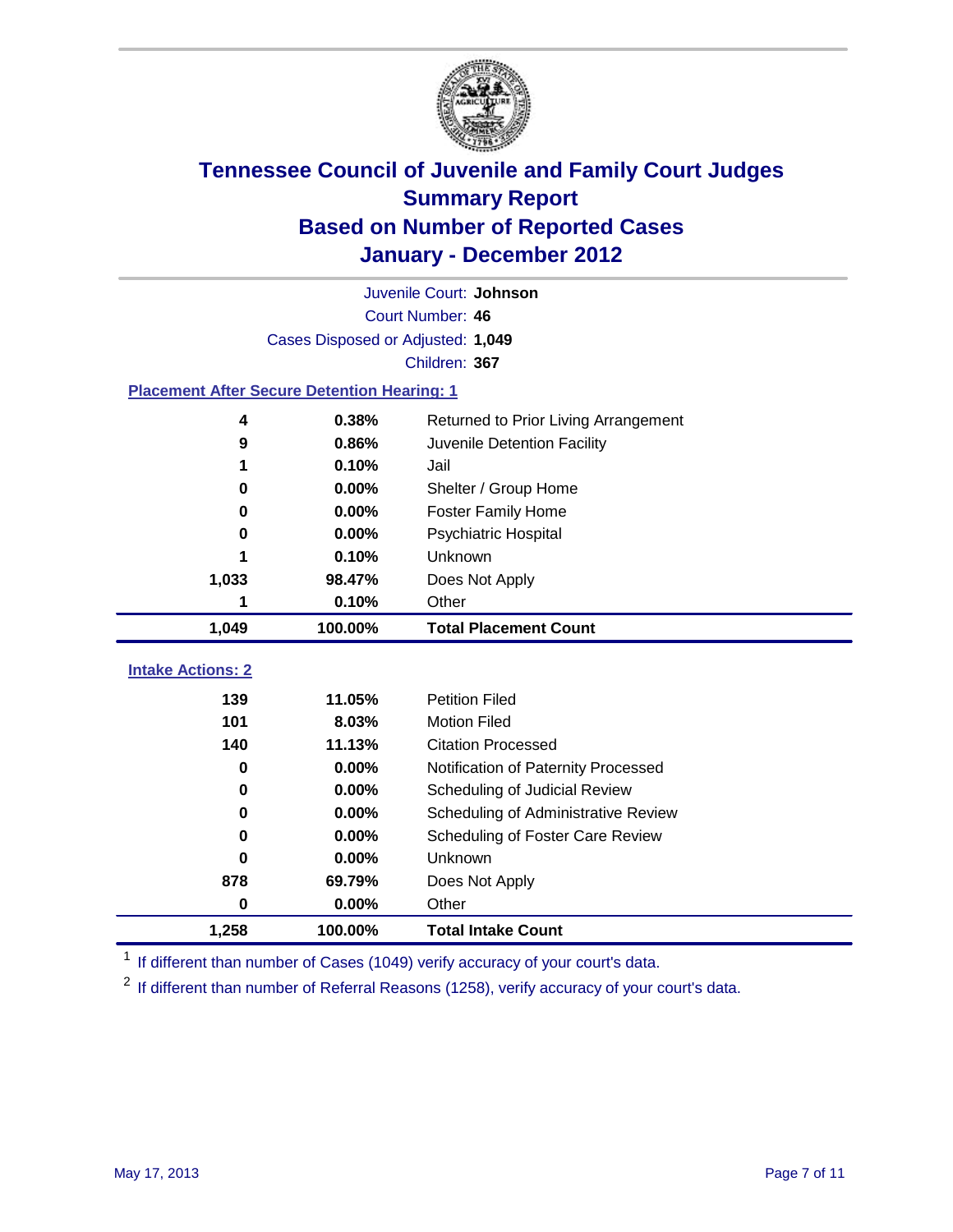

Court Number: **46** Juvenile Court: **Johnson** Cases Disposed or Adjusted: **1,049** Children: **367**

#### **Last Grade Completed by Child: 1**

| 105                                     | 28.61%   | Too Young for School         |  |
|-----------------------------------------|----------|------------------------------|--|
| 0                                       | 0.00%    | Preschool                    |  |
| 0                                       | 0.00%    | Kindergarten                 |  |
| 0                                       | $0.00\%$ | 1st Grade                    |  |
| 0                                       | 0.00%    | 2nd Grade                    |  |
| 0                                       | $0.00\%$ | 3rd Grade                    |  |
| 0                                       | 0.00%    | 4th Grade                    |  |
| 0                                       | 0.00%    | 5th Grade                    |  |
| 0                                       | 0.00%    | 6th Grade                    |  |
| $\bf{0}$                                | 0.00%    | 7th Grade                    |  |
| 0                                       | 0.00%    | 8th Grade                    |  |
| 0                                       | 0.00%    | 9th Grade                    |  |
| 0                                       | 0.00%    | 10th Grade                   |  |
| 0                                       | 0.00%    | 11th Grade                   |  |
| 0                                       | 0.00%    | 12th Grade                   |  |
| 0                                       | 0.00%    | Non-Graded Special Ed        |  |
| $\mathbf 0$                             | 0.00%    | <b>GED</b>                   |  |
| 4                                       | 1.09%    | Graduated                    |  |
| $\bf{0}$                                | 0.00%    | <b>Never Attended School</b> |  |
| 258                                     | 70.30%   | Unknown                      |  |
| 0                                       | 0.00%    | Other                        |  |
| 367                                     | 100.00%  | <b>Total Child Count</b>     |  |
| <b>Enrolled in Special Education: 1</b> |          |                              |  |

| 367                                      | 100.00%  | <b>Total Child Count</b> |  |  |
|------------------------------------------|----------|--------------------------|--|--|
| 0                                        | $0.00\%$ | Unknown                  |  |  |
| 361                                      | 98.37%   | No                       |  |  |
| 6                                        | 1.63%    | Yes                      |  |  |
| <u>Einvilled in Opecial Education. T</u> |          |                          |  |  |

One child could be counted in multiple categories, verify accuracy of your court's data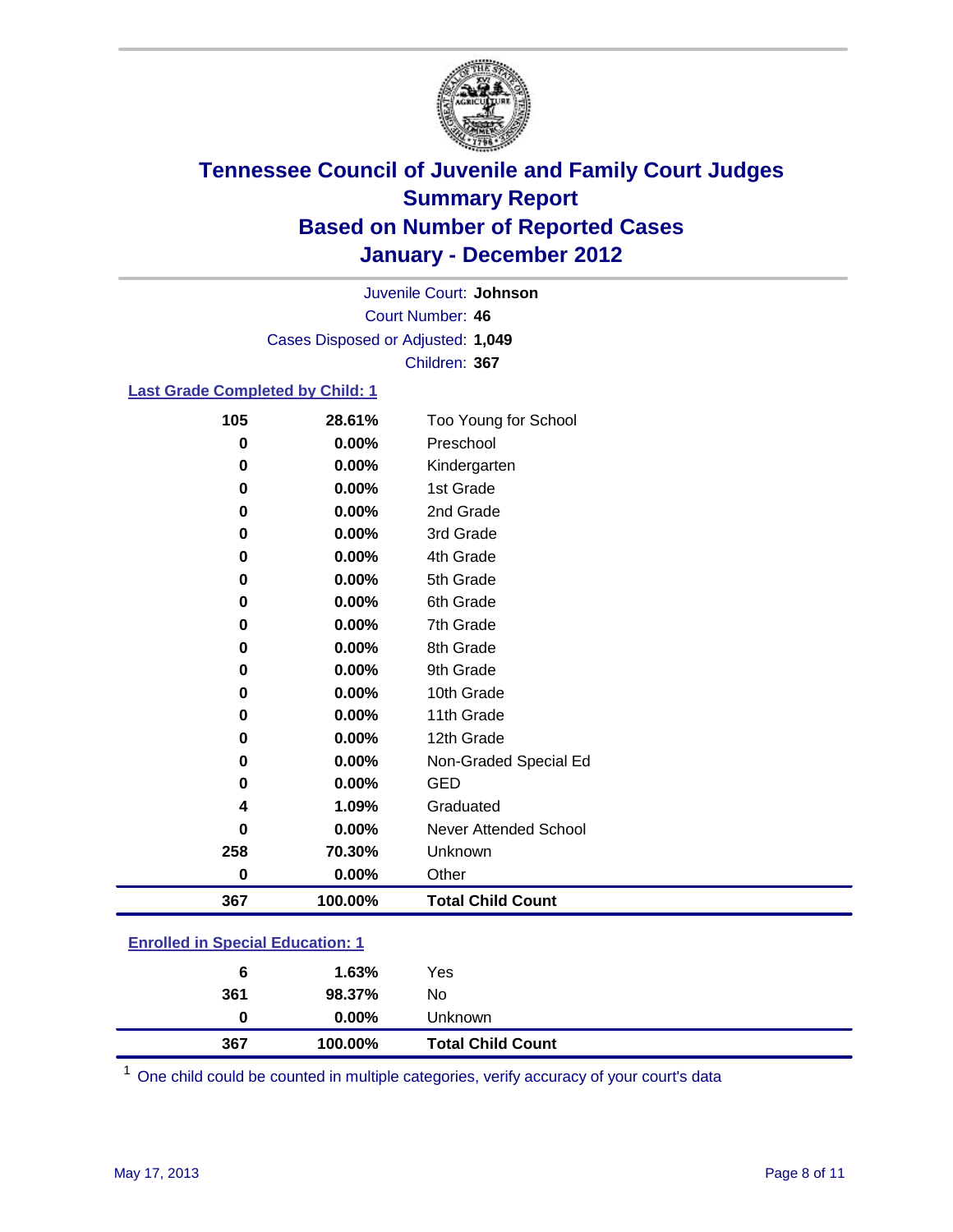

|       | Juvenile Court: Johnson           |                           |  |  |
|-------|-----------------------------------|---------------------------|--|--|
|       | Court Number: 46                  |                           |  |  |
|       | Cases Disposed or Adjusted: 1,049 |                           |  |  |
|       | Children: 367                     |                           |  |  |
|       | <b>Action Executed By: 1</b>      |                           |  |  |
| 1,258 | 100.00%                           | Judge                     |  |  |
| 0     | 0.00%                             | Magistrate                |  |  |
| 0     | $0.00\%$                          | <b>YSO</b>                |  |  |
| 0     | $0.00\%$                          | Other                     |  |  |
| 0     | 0.00%                             | Unknown                   |  |  |
| 1,258 | 100.00%                           | <b>Total Action Count</b> |  |  |

### **Formal / Informal Actions: 1**

| 104   | 8.27%    | Dismissed                                        |
|-------|----------|--------------------------------------------------|
| 0     | $0.00\%$ | Retired / Nolle Prosequi                         |
| 47    | 3.74%    | <b>Complaint Substantiated Delinquent</b>        |
| 8     | 0.64%    | <b>Complaint Substantiated Status Offender</b>   |
| 50    | 3.97%    | <b>Complaint Substantiated Dependent/Neglect</b> |
| 0     | $0.00\%$ | <b>Complaint Substantiated Abused</b>            |
| 0     | $0.00\%$ | <b>Complaint Substantiated Mentally III</b>      |
| 0     | $0.00\%$ | Informal Adjustment                              |
| 40    | 3.18%    | <b>Pretrial Diversion</b>                        |
| 3     | 0.24%    | <b>Transfer to Adult Court Hearing</b>           |
| 0     | $0.00\%$ | Charges Cleared by Transfer to Adult Court       |
| 259   | 20.59%   | Special Proceeding                               |
| 1     | 0.08%    | <b>Review Concluded</b>                          |
| 622   | 49.44%   | Case Held Open                                   |
| 124   | 9.86%    | Other                                            |
| 0     | $0.00\%$ | <b>Unknown</b>                                   |
| 1,258 | 100.00%  | <b>Total Action Count</b>                        |

<sup>1</sup> If different than number of Referral Reasons (1258), verify accuracy of your court's data.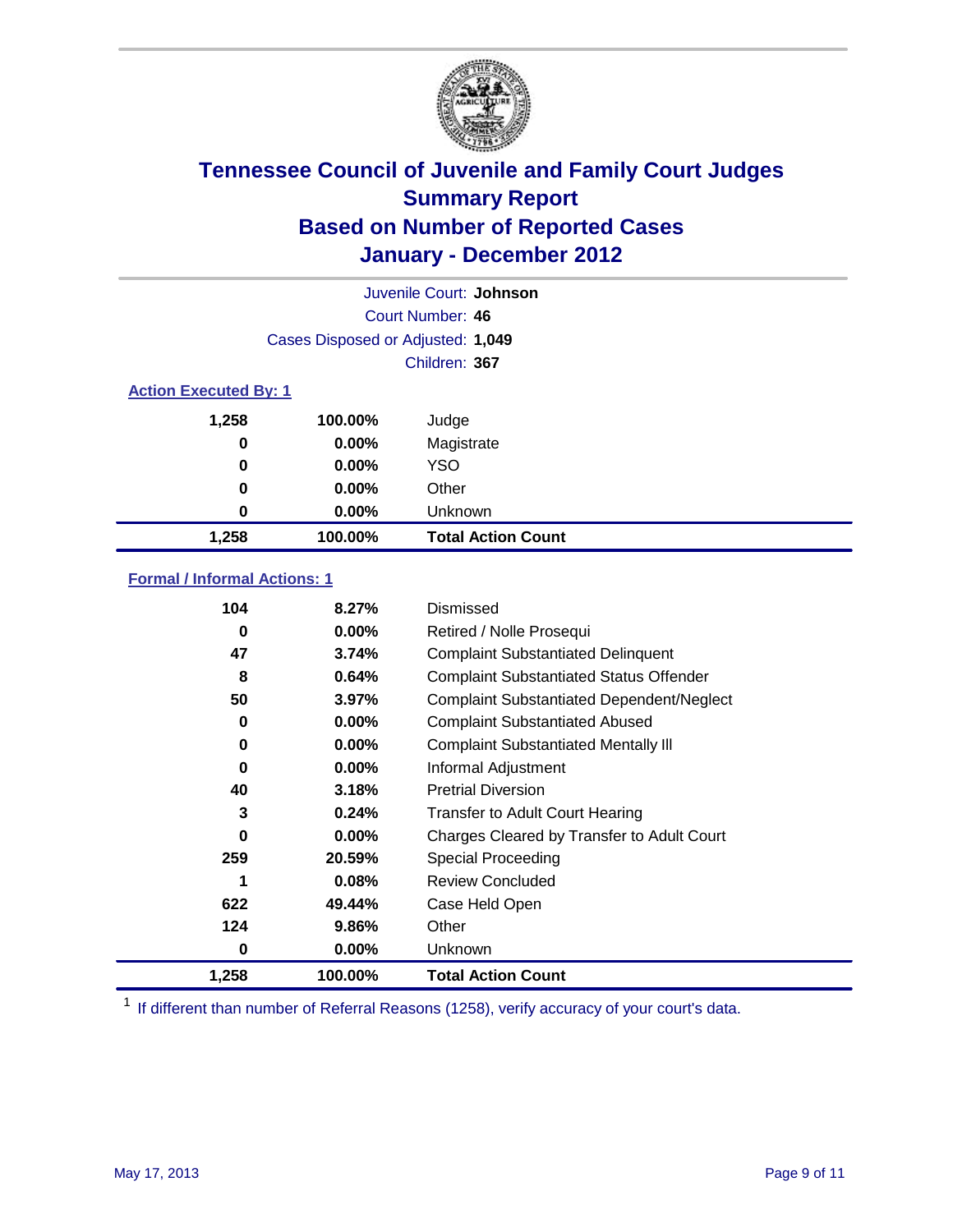

|                       |                                   | Juvenile Court: Johnson                               |
|-----------------------|-----------------------------------|-------------------------------------------------------|
|                       |                                   | Court Number: 46                                      |
|                       | Cases Disposed or Adjusted: 1,049 |                                                       |
|                       |                                   | Children: 367                                         |
| <b>Case Outcomes:</b> |                                   | There can be multiple outcomes for one child or case. |
| 89                    | 6.33%                             | Case Dismissed                                        |
| 0                     | 0.00%                             | Case Retired or Nolle Prosequi                        |
| 0                     | 0.00%                             | Warned / Counseled                                    |
| 754                   | 53.63%                            | <b>Held Open For Review</b>                           |
| 4                     | 0.28%                             | Supervision / Probation to Juvenile Court             |
| 0                     | 0.00%                             | <b>Probation to Parents</b>                           |
| 0                     | 0.00%                             | Referral to Another Entity for Supervision / Service  |
| 1                     | 0.07%                             | Referred for Mental Health Counseling                 |
| 0                     | 0.00%                             | Referred for Alcohol and Drug Counseling              |
| 0                     | 0.00%                             | <b>Referred to Alternative School</b>                 |
| 0                     | 0.00%                             | Referred to Private Child Agency                      |
| 0                     | 0.00%                             | Referred to Defensive Driving School                  |
| 0                     | 0.00%                             | Referred to Alcohol Safety School                     |
| 2                     | 0.14%                             | Referred to Juvenile Court Education-Based Program    |
| 0                     | 0.00%                             | Driver's License Held Informally                      |
| 0                     | 0.00%                             | <b>Voluntary Placement with DMHMR</b>                 |
| 0                     | 0.00%                             | <b>Private Mental Health Placement</b>                |
| 0                     | 0.00%                             | <b>Private MR Placement</b>                           |
| 0                     | 0.00%                             | Placement with City/County Agency/Facility            |
| 0                     | 0.00%                             | Placement with Relative / Other Individual            |
| 147                   | 10.46%                            | Fine                                                  |
| 2                     | 0.14%                             | <b>Public Service</b>                                 |
| 4                     | 0.28%                             | Restitution                                           |
| 0                     | 0.00%                             | <b>Runaway Returned</b>                               |
| 8                     | 0.57%                             | No Contact Order                                      |
| 0                     | $0.00\%$                          | Injunction Other than No Contact Order                |
| 0                     | 0.00%                             | <b>House Arrest</b>                                   |
| 0                     | 0.00%                             | <b>Court Defined Curfew</b>                           |
| 0                     | 0.00%                             | Dismissed from Informal Adjustment                    |
| 0                     | 0.00%                             | <b>Dismissed from Pretrial Diversion</b>              |
| 0                     | 0.00%                             | Released from Probation                               |
| 0                     | 0.00%                             | <b>Transferred to Adult Court</b>                     |
| 0                     | $0.00\%$                          | <b>DMHMR Involuntary Commitment</b>                   |